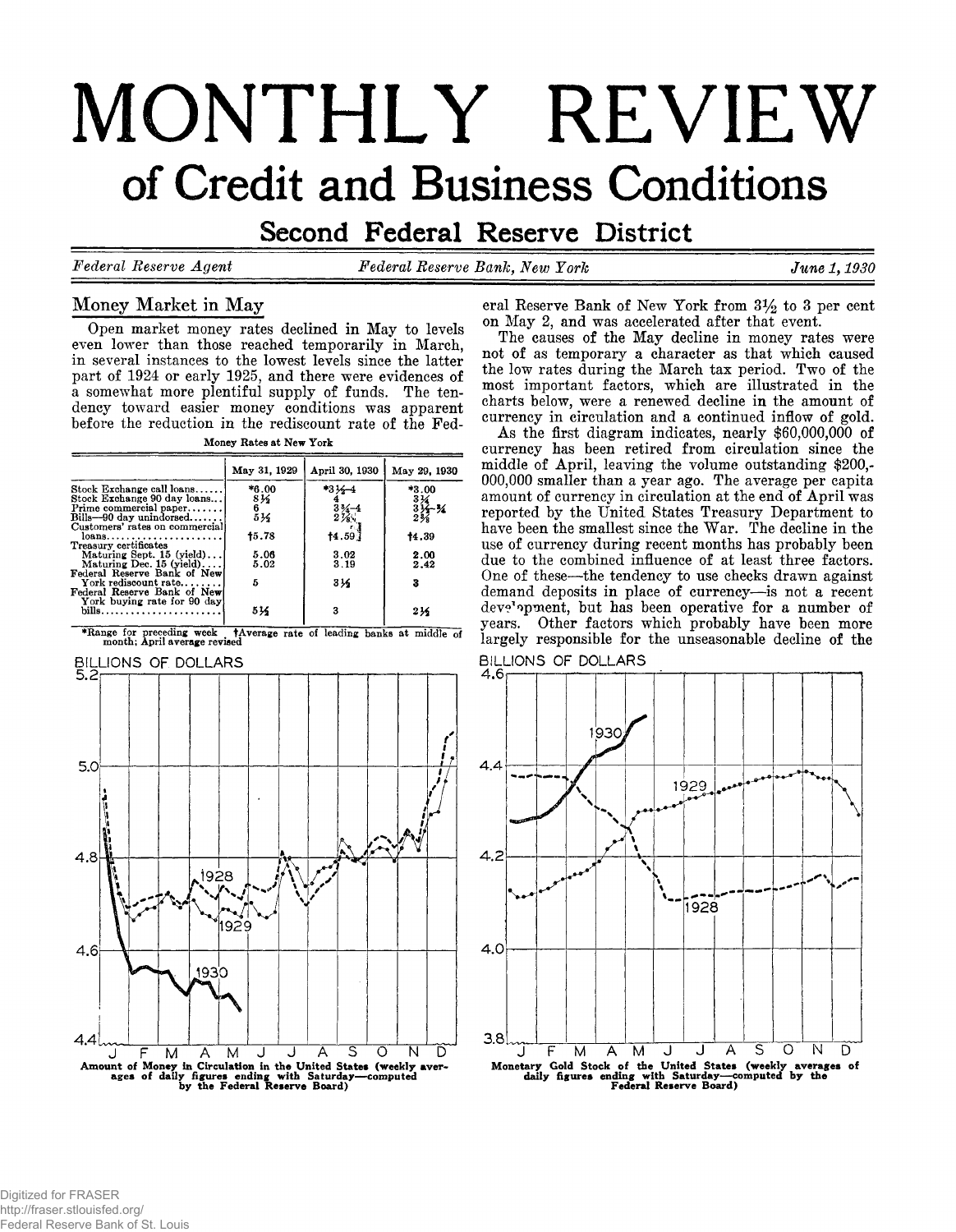**past few months are reduced payrolls, accompanying the recent low level of industrial activity, and lower commodity prices.**

**Gold imports also have contributed to the ease in the money market during recent weeks. In the last few days of April and the first three weeks of May a total of more than \$60,000,000 of gold was received from abroad, chiefly from South America and Japan. This brought the total net inflow of gold since the beginning of the year to over \$200,000,000, so that the gold stock of this country reached in May the highest level since the autumn of 1927.**

**Through a gradual but fairly steady transfer movement, some of the surplus funds which accumulated in banks in other districts as the result of the retirement of currency from circulation or gold imports, came to New York, and tended to keep the supply of funds in the money market ample.**

**The April decline in volume of bond trading and the gradual recession in prices was checked, and bond prices in May averaged somewhat higher than in the latter part of April. Probably due at least in part to the large volume of new bonds coming onto the market, however, no great strength developed in the market for outstanding issues.**

#### MEMBER BANK CREDIT

**A rather slack demand for bank credit during the past month has been indicated by the weekly reports from member banks in leading cities in this district and throughout the country. Security loans of all reporting banks on May 21 showed little change from a month previous, and all other loans, largely commercial,** showed a further decline of \$145,000,000. As in other **periods when there has been a small demand for loans, and a considerable proportion of the banks have been out of debt at the Reserve Banks, there has been a tendency for banks to turn to investments in bonds for the employment of their funds. During the past month the reporting banks have increased their investments nearly \$65,000,000, bringing their total investment holdings to a volume \$350,000,000, or more than 6 per cent, larger than in the first week of February. Undoubtedly this increase in bank investments has been an important factor in the absorption of the unusually large volume of bond issues during recent months, and so has aided in the financing of public and corporation construction programs.**

#### BILL MARKET

**Following a downward revision in the closing days of April, open market rates for bills were reduced progressively during May, so that by the end of the** month offering quotations were  $\frac{1}{2}$  to  $\frac{5}{8}$  per cent lower **than at the end of April. Unendorsed bills of not more than 90 days maturity reached by the third week of** May an offering rate of  $2\%$  per cent, which is  $\frac{1}{8}$  per **cent below the quotation reached for a few days during the middle of March, and is the lowest rate for these maturities since the closing months of 1924. Four** months bills at  $2\frac{1}{2}$  per cent and 5 and 6 months maturi**ties at 2 % per cent equaled the lowest levels reached in March. Accompanying the declines in open market rates, the New York Reserve Bank's buying rates were reduced, the rate for maturities up to 90 days being**



1927 1928 1928 1929 1930<br> **Total Volume of Bankers Bills Outstanding, Showing Amount Held**<br>
by Federal Reserve Banks, and by Other Investors<br>
Federal Reserve Banks, and by Other Investors

lowered by a total of  $\frac{1}{2}$  per cent during the month to **2***Yz* **per cent.**

**During the first three weeks of May, the investment demand for bills was reported to have been in substantial volume and generally in excess of the amount of new bills being offered to the dealers. This condition gave impetus to the reductions in bill rates and resulted in a decline in dealers' portfolios to a comparatively small figure— especially their holdings of 90 day bills, which were in greatest demand. After the latest reduction of** *Yg* **per cent in the rate on 30 to 90 day bills effected on May 19, there was a moderate increase in the supply of bills, so that dealers' portfolios returned to about the same level as at the beginning of the month.**

**The bill holdings of the Federal Reserve System declined somewhat further in May, accompanying the seasonal decrease in the total volume of bills outstanding. As the diagram indicates, the retirement of Federal Reserve bill holdings from the year-end peak during the first four months of this year was less rapid than in 1929, although the total volume of bills outstanding declined by a larger amount than a year ago. From a December 1929 figure which was much higher than a year previous, acceptance outstandings dropped \$318,- 000,000 during the first four months of this year to \$1,414,000,000 on April 30, a reduction of 18 per cent, while Reserve System holdings during the same period declined \$182,000,000. In the first four months of 1929, the liquidation of outstanding acceptance credits amounted to \$173,000,000 or 13 per cent, and Federal Reserve bill holdings decreased \$310,000,000. Holdings of bills for foreign correspondents by Reserve Banks and holdings of bills outside of the Reserve System declined during the first four months of this year, whereas in the high rate period last year sizable increases occurred.**

#### COMMERCIAL PAPER MARKET

**Commercial paper rates in the open market tended gradually lower throughout May, so that by the end of the month the principal selling range at 3^2-3% per** cent showed a reduction of  $\frac{1}{4}$  per cent from the quota**tions prevailing at the end of April. Prime commercial paper is now being sold through the open market at the lowest rates since February 1925. Coincident with**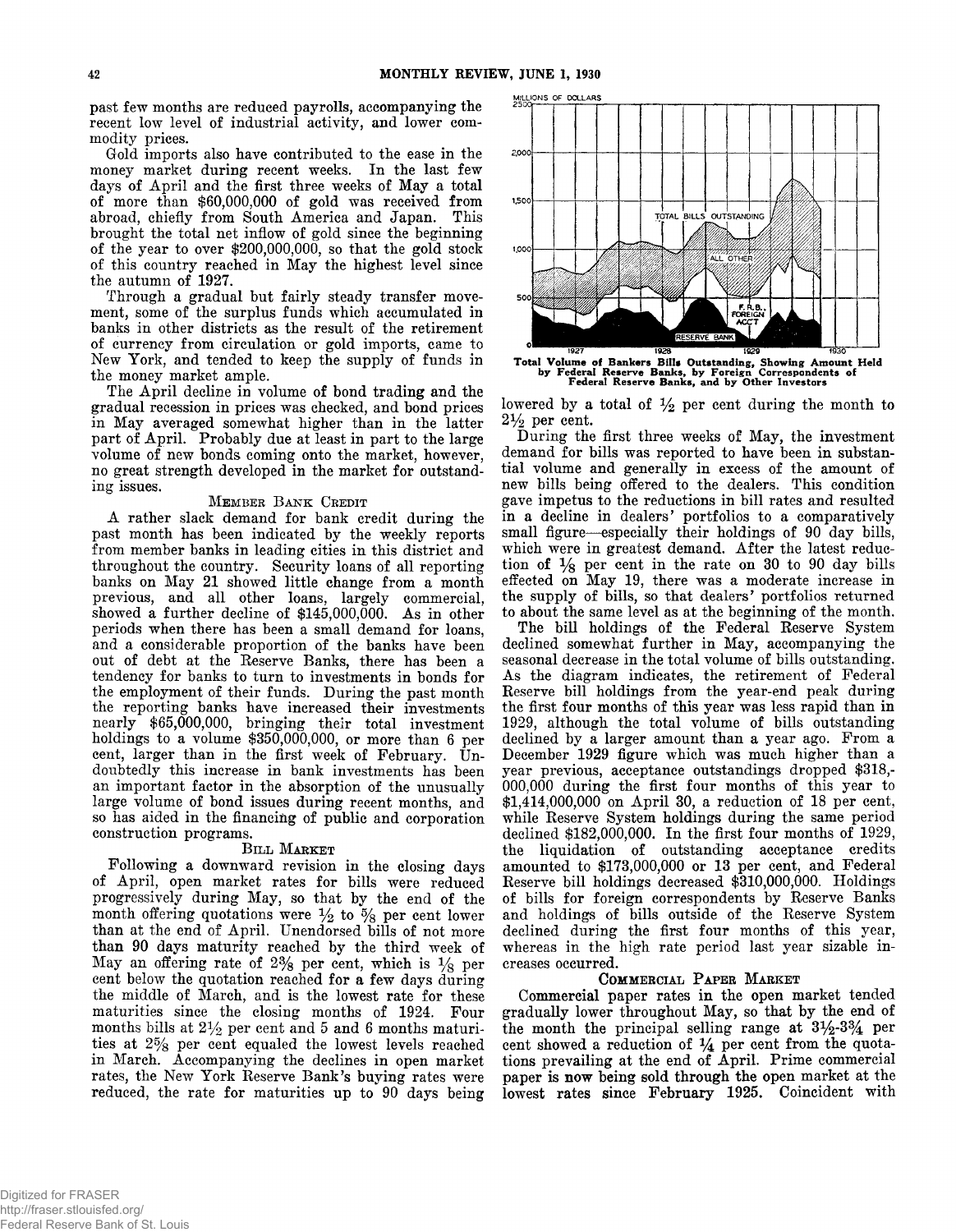**declines in the return on other types of short-term investments, the banks throughout the country came into the market for a large amount of paper, especially after the middle of the month. During part of the time, available supplies of paper in dealers' portfolios fell short of the investment demand, and to that extent the activity of the market was curtailed.**

**The 21 dealers who report to this bank had \$553,000,- 000 of commercial paper outstanding on April 30, which represents a further increase of \$24,000,000, or 5 per cent, during that month, and a rise of \$288,000,000, or more than 100 per cent, from the low level reached last September. Although the excellent buying of paper by bank investors has made it possible for the dealers to offer increasingly attractive rates to commercial customers, the absence of a need for additional funds on the part of a number of commercial and industrial concerns has been given as a reason why the volume of commercial paper has not increased even more rapidly.**

### **Security Markets**

**Continuing the downward tendency that developed in the latter part of April, stock prices underwent a sharp decline in the first few days of May, accompanied by the largest turnover of shares in several months. Following this decline, a recovery occurred until the middle of the month, after which the general movement of prices was irregular. In the second half of May there was a marked falling off in the activity of the market, sales on the Stock Exchange declining on a number of days to between 1,900,000 and 2,400,000 shares. As the net result of the diverse movements during the month, the average level of share prices in the closing days of May was about 6 per cent below the highest quotations of the first part of April. This recent level, however, still shows a net recovery of 47 per cent of the loss sustained in the break of last autumn, but is about one-fourth lower than the peak level of last September.**

**Bond prices, after a moderate advance in the closing days of April and the first few days of May, held steady for the balance of the past month at levels slightly below those reached in mid-March. Throughout the month of May, the bond market was called upon to absorb rather large amounts of new bond flotations, and this tended to limit buying power for previously outstanding issues and to prevent any material advance in prices. Trading in bonds on the New York Stock Exchange was generally in rather small volume, considerably below the active turnover of March.**

## **New Financing**

**New security issues in April totaled \$950,000,000, a larger amount than in any preceding month of 1930,** and \$150,000,000 above the total of April 1929. All but **\$50,000,000 of the April total represented issues for new capital purposes, and of the \$900,000,000 of new money obtained, 70 per cent was through the medium of bond flotations. Stock offerings, even excluding the American Telephone and Telegraph Company issue which is payable in August, were somewhat larger than in immediately preceding months, but the amount remained much smaller than a year ago.**



Foreign Security Issues for New Capital Purposes— Governmental and Corporate—during the First Four Months of 1926-1930. (In millions of dollars)

**Domestic corporate new capital issues during the first four months of this year have aggregated \$2,000,000,000, but due to the great decline in stock financing of investment trusts and financial companies, have been \$800,- 000,000 smaller than in the corresponding period of last year. In new bond offerings, however, there has been a large increase— from about \$850,000,000 in 1929 to \$1,- 400,000,000 this year, an expansion of 65 per cent. State and municipal financing, which is greatly facilitated by a favorable bond market, has shown an increase of 40 per cent between the two years. In the field of foreign financing also, a notable resumption of borrowing has occurred; the total for the first four months of 1930 was over 70 per cent larger than in the corresponding period last year, and practically as large as in 1928. The accompanying diagram compares the volume of foreign government and corporate financing in this market during the first four months of this year with that of the corresponding period in recent years. The corporate issues include security offerings by American concerns in cases where the funds were for employment in foreign countries; the inclusion of such issues considerably increased the amount of corporate securities shown for 1929 in the diagram.**

**The volume of new securities brought out during May appears to have compared favorably with the amount offered during the previous month. Some increase occurred in domestic industrial and public utility company flotations, while railroad financing, which had been large in the preceding two months, declined in May. Numerous State and municipal issues were announced, and the total for this group was substantial. The total of foreign issues does not appear to have quite kept pace with the \$158,000,000 average of March and April, since the only very large offering was the \$50,000,000 Japanese Government issue.**

**On May 19, the United States Treasury effected its fourth sale of Treasury bills. The allotted \$104,600,000 of bills, maturing on August 18, 1930, were sold by the Treasury at an average discount equivalent to an annual rate of 2.54 per cent on a bank discount basis. This rate**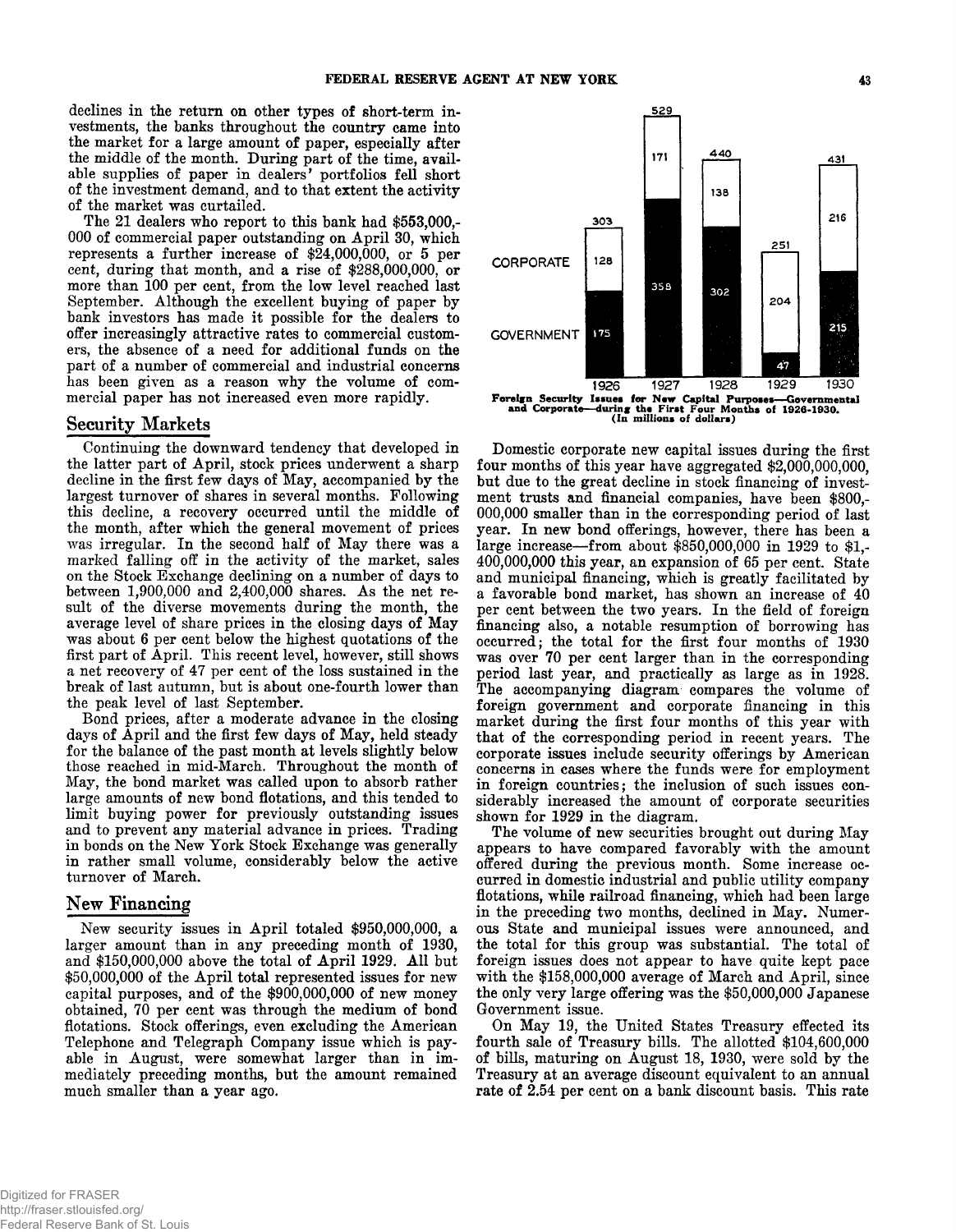**compares with a cost to the Treasury of 3.28 per cent on a 90 day issue floated last December, 3.31 per cent on the issue of last February, and 2.93 per cent on the issue sold on April 15.**

# **Central Bank Rate Changes**

**The trend towards lower money rates abroad was further accelerated during May, twelve foreign central banks— eleven in Europe and one in South America— reporting reductions in their official discount rates. Five central banks made their reductions in the first three days of the month, as follows; on May 1, England and** Belgium lowered their respective rates from  $3\frac{1}{2}$  to 3 **per cent; on the 2nd the Bank of France rate was reduced from 3 to 2***y2* **per cent and the Bank of Danzig rate from** *5y2* **to 5 per cent. On the 3rd the Danish bank rate was cut from** *&y2* **to 4 per cent. The Belgian rate has not been as low as 3 per cent since October 1909; the French rate was last below 3 per cent in October 1898; Denmark has not had a 4 per cent rate since 1913; and the Danzig rate is the lowest since that bank was founded in 1924.**

**The second group of changes came soon after the middle of the month. On the 19th the Bank of Italy** rate was moved from 6 to  $5\frac{1}{2}$  per cent, this being its **third reduction since the beginning of March. The Reichsbank rate was lowered on the 20th by** *y2* **per cent to 4***y2* **per cent, the lowest German bank rate since July 1914. This was followed by a reduction from 6 to 5***y2* **per cent in the Austrian rate on the 24th, and a drop in the rate of the National Bank of Czechoslovakia from 5 to 4** *y2* **per cent on the 26th. The Czech bank rate had remained unaltered since March 1927. On the 30th,** the National Bank of Hungary reduced its rate by  $\frac{1}{2}$  per **cent to** *by2* **per cent, the lowest since this central bank was organized in 1924. Reference was made last month to press reports of a reduction in the Yugoslav bank rate in April. The National Bank of Yugoslavia did not lower its rate until May 28. This reduction was from 6 to** *§y2* **per cent, and was the first change since the war.**

**On May 21 the Bank of the Republic of Colombia lowered its discount rate from 9 to 8 per cent, the higher rate having been in force since November 20, 1929.**

# **Gold Movement**

**The receipt of \$2,400,000 of gold from Peru was the only import of substantial amount at the Port of New York during May, but gold continued to arrive at San Francisco from the Far East, \$12,000,000 coming from Japan and \$900,000 from China. In addition there was a release of \$2,000,000 of gold earmarked for foreign account. Exports for the month were negligible. The net gain in May to the country's gold stock through these movements showed a considerable decline from previous months, amounting to only \$17,800,000. The preliminary figure of gold added to the gold stock in the first five months of 1930** *is* **\$218,900,000 as compared with \$151,500,000 in January-May, 1929.**

**The principal movement abroad in May was the series of withdrawals of gold from the Bank of England for shipment to France, amounting to over £11,000,000, offset in part by the receipt of £5,000,000 in sovereigns from Australia and £800,000 from South Africa. The**

**movement from Australia to London appears to have ended on May 17 with a cumulative total of £22,000,000. Of the £2,500,000 South African gold offered in the London market in May, Germany secured £1,250,000 and France £515,000, the balance going mainly to the trades and to India.**

# **Foreign Exchange**

**The steadiness which characterized the foreign exchanges in April was followed by a slight decline early in May. Through the middle of the month changes were few, but in the last week a sagging tendency reappeared and towards the month-end a number of quotations were somewhat below those of April 30. Despite this tendency, only the Spanish, Argentine, and Brazilian currencies and the Shanghai tael continue to be quoted below last year's levels. Sterling fluctuated within narrow limits, and French francs and lire were practically unchanged throughout the month. Guilders, which had risen sharply in April, lost nearly half their gain by May 14 but recovered part of the decline in the last week. Pesetas fell rather sharply in the first two weeks and then became steadier at almost their lowest level. Japanese yen and Canadian dollars showed a net gain for the month.**

**Cable Hates**

| Country                                            | May 31, 1929 | April 30, 1930 | May 27, 1930 |
|----------------------------------------------------|--------------|----------------|--------------|
| Belgium                                            | \$.1390      | \$.1397        | \$.1396      |
| $English$                                          | 4.8488       | 4.8622         | 4.8603       |
| $France \ldots \ldots \ldots \ldots \ldots \ldots$ | .0391        | .0392          | .0392        |
|                                                    | .2385        | .2388          | .2387        |
| Italy                                              | .0523        | .0524          | .0524        |
| Netherlands                                        | .4018        | .4026          | .4022        |
| $S$ pain                                           | .1403        | .1242          | .1221        |
| $Sweden$                                           | .2674        | .2688          | .2684        |
| Switzerland                                        | .1925        | .1939          | .1935        |
|                                                    | .9919        | .9988          | .9995        |
| Argentina                                          | .9533        | .8726          | .8681        |
| Brazil                                             | .1188        | .1188          | .1185        |
| $Japan \ldots \ldots \ldots \ldots \ldots$         | .4419        | .4940          | .4943        |
| Shanghai (tael)                                    | .5850        | .4706          | .4275        |

# **Employment and Wages**

**The number of workers employed in representative factories throughout the United States declined only seasonally between the middle week of March and the middle week of April. Consequently, for the first time since last July, this bank's national index of factory employment, adjusted for seasonal variations, did not decline. In New York State, factory employment decreased slightly more than usual in April, but the seasonally adjusted index showed only a small decline following steady and substantial declines in each of the preceding six months.**

**The rate of voluntary labor turnover showed an unusually small increase in April, which is usually a month when many factory employees change their jobs. Layoffs were fairly numerous, and the number of new employees hired was small, so that it appears to have continued to be difficult for those out of work to secure factory employment. A slightly more favorable situation is reflected in the ratio between orders for workers and applications for employment at New York State employment bureaus; this ratio increased more than seasonally in April in response to the expansion of outdoor activities, and showed a further advance in the first three weeks of May, so that comparisons with 1929 were more favorable than in a number of months.**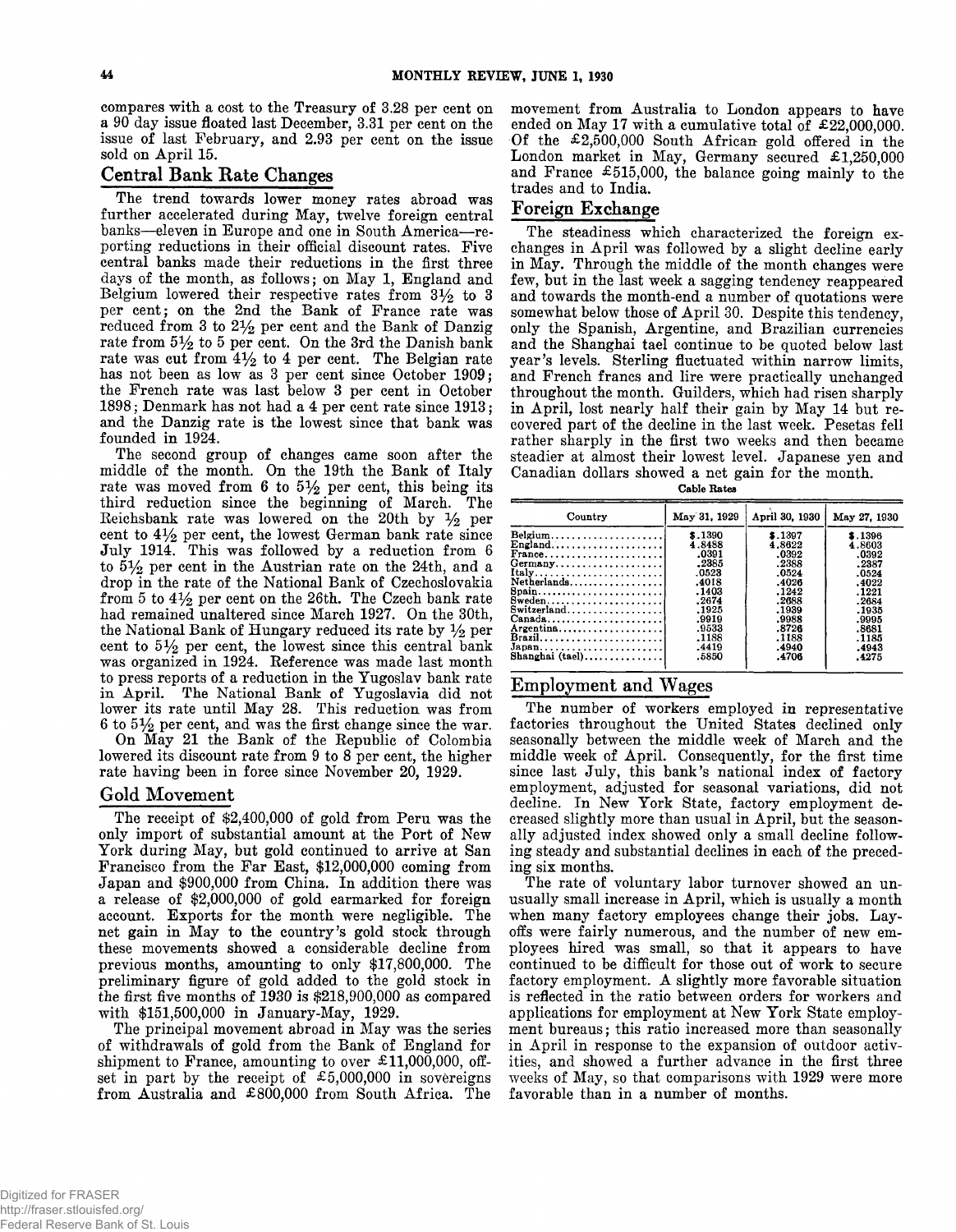**The earnings reports of 257 industrial and mercantile companies available at this time show that first quarter net profits this year were smaller than in 1929 by 22 per cent. The aggregate profits of these companies, however, remained 5 per cent larger than in the first quarter of 1928. Of the 19 groups of companies shown in the table below, 14 reported smaller net income than a year ago.**

**The largest reduction in actual amount of profits was suffered by the automobile companies, and this group also showed one of the largest percentage reductions. Profits of the industry as a whole were down 43 per cent from the first quarter of 1929, and excluding General Motors Corporation, whose net return was 27 per cent lower, the profits of the remaining companies which so far have reported, were 75 per cent smaller. The profits of the automobile parts and accessories industry were only about half of those of a year ago, and the copper companies likewise reported a shrinkage of over 50 per cent. The next largest percentage declines occurred in the net income of machinery, oil, building supply, office equipment, tobacco, and miscellaneous mining and smelting concerns. Steel companies' profits showed a contraction somewhat smaller than the average for all concerns, and the chemical and electrical equipment groups reported reductions of only 6 and 10 per cent, respectively. The food and food products group showed unusual stability in earning power, with net profits off less than 1 per cent. Motion picture companies continued to expand earnings; the first quarter net profits of reporting companies in this group were 39 per cent larger than in 1929, and three times as large as in 1928. Other groups whose profits were in excess of a year ago included the coal and coke, paper, printing and publishing, and railroad equipment concerns.**

**As the first part of the accompanying diagram indicates, industrial corporation profits in the first quarter**

Business Profits **of 1930 were below those of the last quarter of 1929, following a large decrease in that period. In each of the past three years, first quarter profits have been larger than those of the preceding quarter. Net operating income of Class I railroads, depicted in the second part of the diagram, declined considerably further in the first three months of this year, to an amount 32 per cent below a year ago, and the smallest since the first quarter of 1922. Telephone companies and other large public utility corporations earned less in the first quarter of 1930 than in the preceding quarter, contrary to the usual seasonal movement, but total public utility profits were slightly above the level of a year ago.**

| (Net profits in thousands of dollars) |  |  |  |
|---------------------------------------|--|--|--|
|---------------------------------------|--|--|--|

|                                                                                                                                                                                                                                                                                                                                                                                              | Number                                                                                                                                                   |                                                                                                                                                                                 | First quarter                                                                                                                                                                      |                                                                                                                                                                                 |
|----------------------------------------------------------------------------------------------------------------------------------------------------------------------------------------------------------------------------------------------------------------------------------------------------------------------------------------------------------------------------------------------|----------------------------------------------------------------------------------------------------------------------------------------------------------|---------------------------------------------------------------------------------------------------------------------------------------------------------------------------------|------------------------------------------------------------------------------------------------------------------------------------------------------------------------------------|---------------------------------------------------------------------------------------------------------------------------------------------------------------------------------|
| Corporation groups                                                                                                                                                                                                                                                                                                                                                                           |                                                                                                                                                          | 1928                                                                                                                                                                            | 1929                                                                                                                                                                               | 1930                                                                                                                                                                            |
| Automobile<br>Automobile parts and accessories<br>$(exclusive of tires) \ldots \ldots \ldots$<br>Steel<br>Food and food products<br>Machinery<br>$Copper$<br>$Coal$ and $coke$<br>Other mining and smelling<br>Motion picture<br>Building supplies<br>Chemical<br>$Electrical\ equipment$<br>Office equipment<br>$Prifting$ and publishing<br>Railroad equipment<br>Tobacco<br>Miscellaneous | 15<br>28<br>25<br>13<br>29<br>14<br>8<br>7<br>12<br>5<br>10<br>14<br>8<br>6<br>$\begin{array}{c} 7 \ 6 \ 6 \end{array}$<br>$\overline{\mathbf{4}}$<br>40 | 88,686<br>10.971<br>12,435<br>34,216<br>34.168<br>5.867<br>6.016<br>1.482<br>6.163<br>4.841<br>2.912<br>15,193<br>16,400<br>4.596<br>3,579<br>7.207<br>5,394<br>1.701<br>41.527 | 93,484<br>19.167<br>23.970<br>68,424<br>38.959<br>7,764<br>15,321<br>1.869<br>10.612<br>10.428<br>3.797<br>20.169<br>22.265<br>6.173<br>2.650<br>8.130<br>7.215<br>1.965<br>47.033 | 52,945<br>9.149<br>16.939<br>56.562<br>38.595<br>5,099<br>6,545<br>2,539<br>7.596<br>14.516<br>2,622<br>19.057<br>20.160<br>4.655<br>4.205<br>9,228<br>8.629<br>1.521<br>37.231 |
| Total $19$ groups                                                                                                                                                                                                                                                                                                                                                                            | 257                                                                                                                                                      | 303.354                                                                                                                                                                         | 409.395                                                                                                                                                                            | 317.793                                                                                                                                                                         |
| Telephone (net operating income)<br>Other public utilities (net earnings)                                                                                                                                                                                                                                                                                                                    | 106<br>95                                                                                                                                                | 62.700<br>226,100                                                                                                                                                               | 69.600<br>263.000                                                                                                                                                                  | 66.000*<br>270.000                                                                                                                                                              |
| Total public utilities                                                                                                                                                                                                                                                                                                                                                                       | 201                                                                                                                                                      | 288,800                                                                                                                                                                         | 332.600                                                                                                                                                                            | 336.000                                                                                                                                                                         |
| $Class I$ railroads<br>(net operating income)                                                                                                                                                                                                                                                                                                                                                | 172                                                                                                                                                      | 217.400                                                                                                                                                                         | 259,300                                                                                                                                                                            | 176,300                                                                                                                                                                         |

♦March 1930 estimated



**Quarterly Net Profits of 163 Industrial Companies, Net Operating Income of 172 Class I Railroads, and Net Operating Income of 106 Telephone Companies and Net Earnings of 95 Other Public Utilities Combined**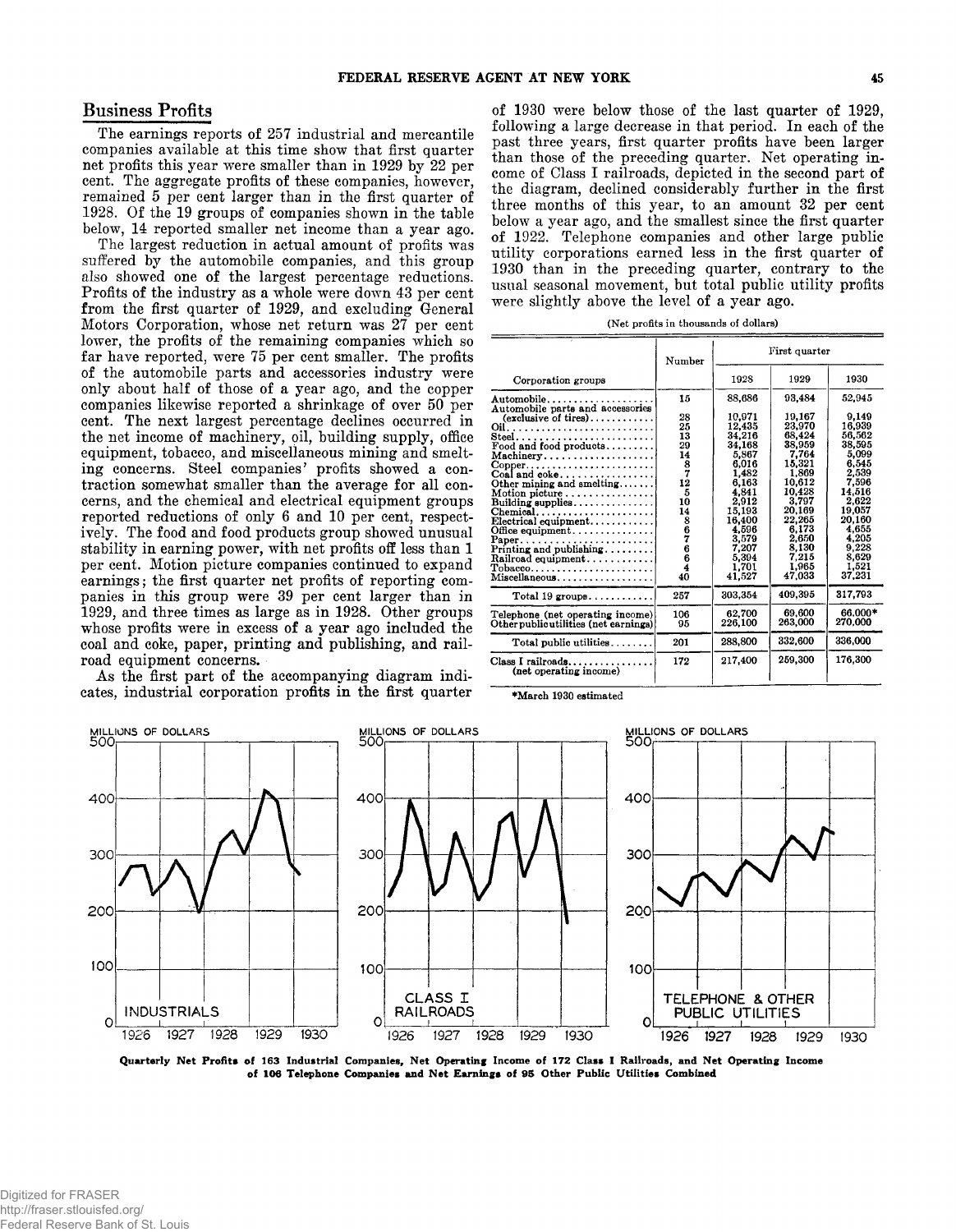#### Commodity Prices

**Further declines in commodity prices occurred in May, and the general level consequently reached a new low since 1916. The most substantial declines were in metal prices, while the agricultural commodities were** irregular. At some time during the month, new low **levels for recent years were established by finished steel, lead, zinc, tin, crude rubber, domestic wool, and raw silk. Pig iron also declined further, and was the lowest since September 1928. The price of domestic copper was** reduced further from 14 to  $12\frac{1}{2}$  cents, the lowest since July 1927, but there was a recovery of  $\frac{1}{2}$  cent from this **level. Scrap steel declined rapidly; from the high of \$19.75 a ton, reached in January 1929, the price had dropped to \$15.25 in December, and after recovering to \$17.00 in February, declined to \$14.75 in the fourth week of May.**

**The general index of the Bureau of Labor Statistics declined only a fraction of a point further in April, as recoveries in some of the agricultural commodities and their products, which are heavily weighted in the index, nearly offset further declines in other groups, principally in the metals. This is illustrated in the accompanying diagram, where the more important groups have been combined into two major divisions. The diagram shows that the agricultural commodities in March were 13 points under the high level of September 1928, and were about 1 point under the low of March 1927; in April, however, a small recovery occurred. The group composed of fuels, metals, and building materials, however, has declined almost continuously since the middle of last year.**



#### **Production**

**Increases in individual lines of industrial production slightly more than offset decreases in April, after allowance is made for the usual seasonal changes, and the net result was a small advance in total productive activity. This followed some reduction in activity during March. A continued rather low level of production is** **indicated, however, by the fact that all but one of the twenty-four indexes of production of this bank now available for April were below the high levels of April 1929, and sixteen were below the long-time trend of growth, calculated from the records of past years.**

**Production in the metal industries was virtually unchanged in April, and this bank's index of total automobile production likewise was practically the same in April as in March, as output showed just about the usual seasonal expansion. The fuel industries, however, generally increased their activity. In the textile industries there was a sharp decline in mill consumption of raw silk, and although a moderate increase in cotton consumption occurred, this bank's index of textile output declined to a new low level since 1924.**

**In May, operations in the steel industry declined seasonally, and production of bituminous coal failed to show the usual increase in the first three weeks of the month, while output of anthracite increased more than in the corresponding period in most previous years, and average daily production of petroleum was larger than in April. A sharp curtailment in the production of cotton goods was reported.**

|                                                                                                                          | 1929                                  |                                    | 1930                               |                                                              |
|--------------------------------------------------------------------------------------------------------------------------|---------------------------------------|------------------------------------|------------------------------------|--------------------------------------------------------------|
|                                                                                                                          | Apr.                                  | Feb.                               | Mar.                               | Apr.                                                         |
| Metala<br>Pig iron<br>Copper, U.S. mines<br>Lead<br>Tin deliveries                                                       | 118<br>122<br>134<br>114<br>99<br>114 | 101<br>109<br>87<br>89<br>81<br>73 | 101<br>99<br>83<br>91<br>78<br>115 | 102<br>101<br>84 <sub>p</sub><br>93 <sub>p</sub><br>76<br>89 |
| Automobiles<br>Passenger cars<br>Motor trucks                                                                            | 137<br>146                            | 88<br>109                          | 90<br>117                          | 90 v<br>113p                                                 |
| Fuels<br>Bituminous $\cosh \ldots \ldots \ldots \ldots \ldots$<br>Anthracite coal<br>Petroleum, crude                    | 90<br>100<br>118<br>112<br>100        | 81<br>100<br>103<br>107<br>94      | 70<br>67<br>103<br>98r<br>93       | 85 v<br>77p<br>108p<br>99 v                                  |
| Textiles and Leather Products<br>Cotton consumption<br>$\mathbf W$ ool mill activity<br>Leather, sole<br>Boots and shoes | 104<br>103<br>123<br>101<br>97        | 86<br>75<br>108<br>118<br>90       | 83<br>67<br>98<br>109<br>88n       | 86<br>67<br>85<br>116p<br><b>95p</b>                         |
| Foods and Tobacco Products<br>Live stock slaughtered<br>Wheat flour<br>Sugar meltings, $U$ . S. ports                    | 101<br>109<br>96<br>112               | 94<br>95<br>75<br>102              | 89<br>94<br>75<br>98               | 96<br>106p<br>80<br>103                                      |
| Miscellaneous<br>$Cement \dots \dots \dots \dots \dots \dots \dots \dots \dots \dots$                                    | 114<br>132<br>87<br>105               | 110<br>87<br>92<br>114             | 111<br>80<br>84<br>109             | 108<br>96 v<br>80                                            |

(Adjusted for seasonal variations and usual year-to-year growth)

p Preliminary r Revised

# **Building**

**Some further seasonal increase in building contracts occurred during April, but the total for 37 States re**ported by the F. W. Dodge Corporation, while the larg**est for any month since last August, was 25 per cent below the rather high total for April 1929. The accompanying diagram indicates the recent movements of the three major classifications of construction work. Both residential building and public works and utilities con-**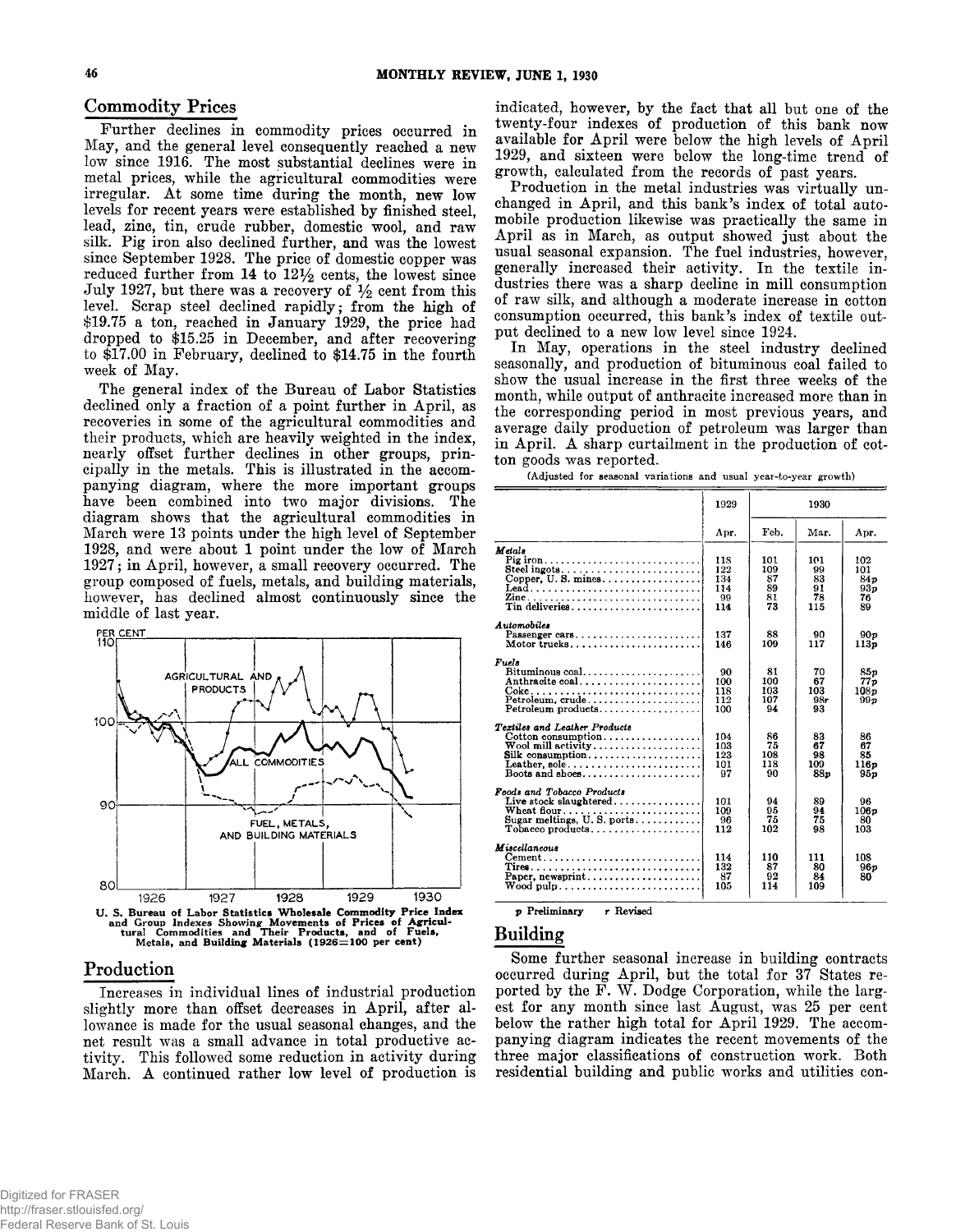



**tracts increased seasonally between March and April, while other non-residential work, composed principally of industrial and commercial building, declined. Ever since January, public works and utilities projects have been a more important element in the general building situation than have residential contracts, and the total volume in the first four months of the year has been 30 per cent greater than in 1929, while residential building has been little more than half of last year 's volume. The total volume of building contracted for, due largely to the decline in residential awards, has been 17 per cent smaller than in 1929.**

**In the New York and Northern New Jersey district the building contract total for the period from the first of the year to April 30 has been 14 per cent smaller than for the corresponding period of 1929. This decline has been entirely due to a drop of 60 per cent in residential contracts, as other principal types of construction have all shown at least small increases over a year ago; in fact, contracts for public works and utilities have increased substantially. A decrease of \$94,000,000 in apartment house construction has accounted for much of the decline in residential contracts, though in addition contracts for other residential work have also shown considerable percentage reductions.**

**The daily average amount of building contracts awarded during the first three weeks of May was somewhat smaller than in the preceding month, and remained well below the level of a year ago.**

#### **Indexes of Business Activity**

**General business activity showed little change between March and April, and remained at a relatively low level. Car loadings of merchandise and miscellaneous freight increased moderately over the level of March, and loadings of bulk freight were practically unchanged when usually there is a sharp decline, but both remained considerably under the levels of recent years. Foreign trade showed no consistent change from March, and remained substantially lower than a year ago.**

**Department store sales in the Second District increased more than usual between March and April, even after allowance for the fact that this year's Easter busi-** **ness was done in the latter month. The number of business failures declined less than usual in April, however, and after seasonal adjustment were as numerous as in any month in about eight years. The number of new corporations formed in New York State showed only a seasonal change, and was much smaller than in 1929.**

|  |  |  |  |  |  |  | (Adjusted for seasonal variations and usual year-to-year growth) |  |
|--|--|--|--|--|--|--|------------------------------------------------------------------|--|
|--|--|--|--|--|--|--|------------------------------------------------------------------|--|

|                                                                                                                                                       | 1929                             |                                  | 1930                                     |                         |
|-------------------------------------------------------------------------------------------------------------------------------------------------------|----------------------------------|----------------------------------|------------------------------------------|-------------------------|
|                                                                                                                                                       | Apr.                             | Feb.                             | Mar.                                     | Apr.                    |
| Primary Distribution<br>$Car$ loadings, merchandise and misc<br>Car loadings, other<br>Exports<br>Panama Canal traffic                                | 102<br>102<br>100<br>122<br>91   | 94<br>89<br>84<br>97<br>80       | 91<br>77<br>87 <sub>p</sub><br>92p<br>79 | 94<br>87<br>81p<br>99p  |
| Distribution to Consumer<br>Department store sales. 2nd $Dist$<br>Chain store sales, other than grocery<br>Life insurance paid for<br>Advertising     | 101<br>94<br>102<br>97           | 99<br>96<br>106<br>89            | 104<br>93<br>109<br>87                   | 105<br>90p<br>103<br>89 |
| General Business Activity<br>Bank debits, outside of New York City<br>Bank debits. New York City<br>Velocity of bank deposits, outside of New         | 109<br>170                       | 98<br>126                        | 101<br>142                               | 98<br>136               |
| Shares sold on N.Y. Stock Exchange                                                                                                                    | 124<br>195<br>304<br>85          | 115<br>143<br>267<br>79          | 116<br>159<br>299<br>73                  | 111<br>150<br>396<br>80 |
| Electric power<br>Employment in the United States<br>Business failures<br>Building contracts, 37 States $r$<br>New corporations formed in N.Y. State. | 102<br>103<br>112<br>117.<br>112 | 94<br>94<br>116<br>$90 -$<br>101 | 91p<br>93<br>118<br>88r<br>93            | 93<br>121<br>83r<br>94  |
| Real estate transfers<br>General price level*<br>Composite index of $wages^*$<br>Cost of living*                                                      | 82<br>179<br>226<br>171          | 69<br>173<br>226<br>170          | 70<br>173<br>228<br>168                  | 174<br>226              |

p Preliminary **r** Revised \* 1913 average=100

## **Foreign Trade**

**Both exports and imports of merchandise during April continued to show considerable decreases from a year ago. Exports of merchandise, valued at \$334,000,000, declined somewhat more than usual from March, and were 22 per cent smaller than in April 1929. Imports, valued at \$308,000,000, showed a slight increase over March, but were 25 per cent less than a year ago.**

**A ll of the principal economic groups of exports and imports participated in the decline compared with April 1929. The finished manufactures group, however, showed the smallest percentage loss, both in exports and in imports. The value of exports of grains and grain products in April remained low as compared with a year ago. The quantity of raw silk imported declined slightly from the previous month, and was 20 per cent less than in April 1929. Receipts of crude rubber were larger than in March, and were only 8 per cent less than a year ago.**

#### **Chain Store Trade**

**The total April sales of reporting chain stores averaged 14 per cent higher than a year ago, due to the unusually large increases in sales reported by ten cent, shoe, variety, and candy chain store systems, which no doubt reflected the inclusion of Easter trade this year, whereas it was included in March figures in 1929. Grocery chains also reported a substantial increase in sales compared with a year previous, but drug store sales continued slightly below last year.**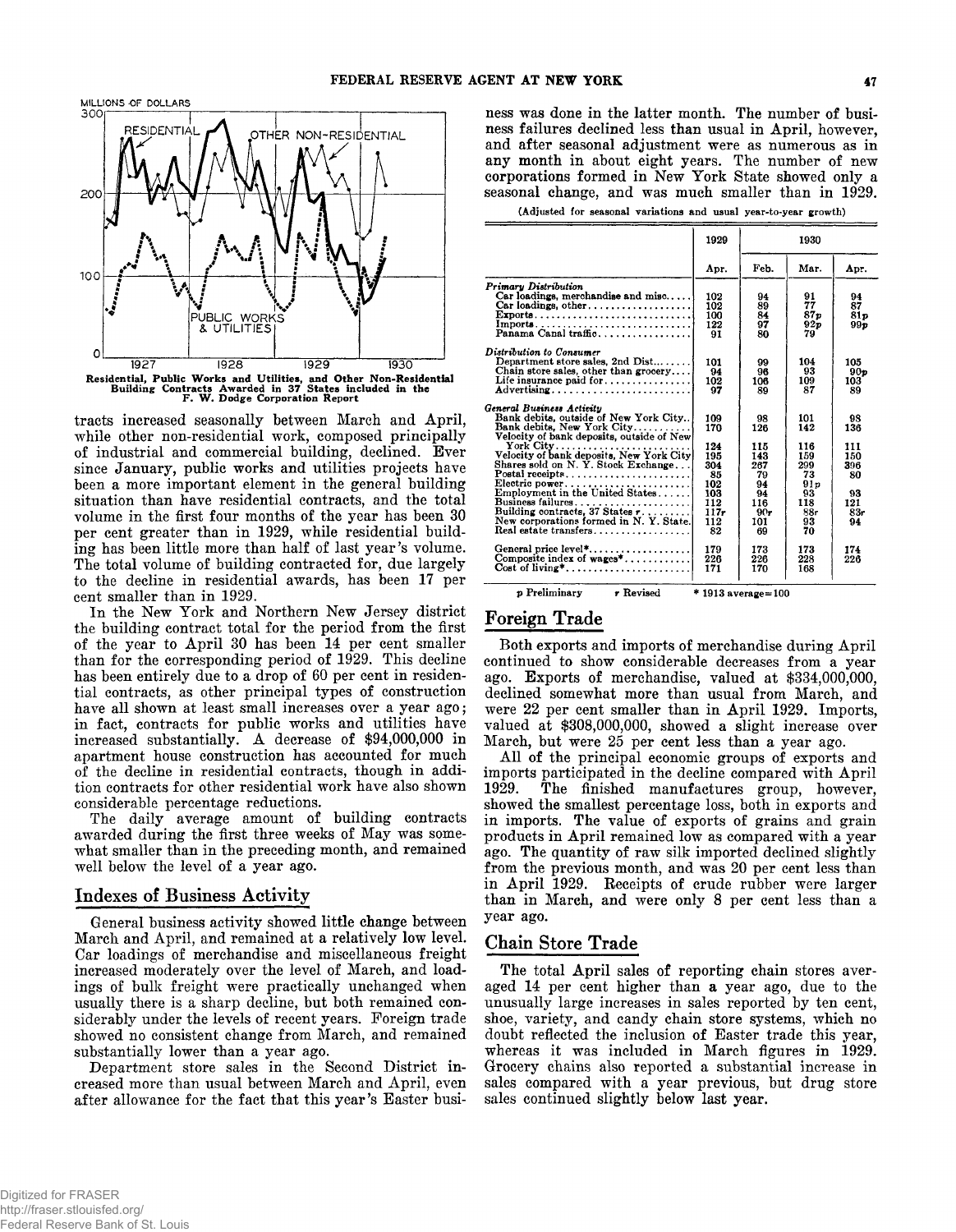**The Easter trade was reflected also in sales per store,** especially in the case of candy stores. All lines except **drug chains showed at least slight increases in sales per unit.**

|                                                                                                                                                          | Percentage change April 1930<br>compared with April 1929  |                                                               |                                                            |  |  |
|----------------------------------------------------------------------------------------------------------------------------------------------------------|-----------------------------------------------------------|---------------------------------------------------------------|------------------------------------------------------------|--|--|
| Type of store                                                                                                                                            | Number<br>оf<br>stores                                    | Total<br>sales                                                | Sales<br>per<br>store                                      |  |  |
| $Grocery$<br>Ten cent<br>$Drug \ldots \ldots \ldots \ldots \ldots \ldots$<br>Shoe<br>Variety<br>$Candy \ldots \ldots \ldots \ldots \ldots \ldots \ldots$ | $+3.6$<br>$+3.0$<br>$+7.4$<br>$+9.2$<br>$+19.4$<br>$-2.8$ | $+15.5$<br>$+11.0$<br>$-0.8$<br>$+22.6$<br>$+20.0$<br>$+42.9$ | $1^{11.5}_{2.8}$<br>$-7.6$<br>$+12.3$<br>$+0.4$<br>$+47.1$ |  |  |
| $Total$                                                                                                                                                  | $+7.2$                                                    | $+14.1$                                                       | $+6.4$                                                     |  |  |

# **Department Store Trade**

**The total sales of the reporting department stores in this district showed an increase of more than 10 per cent over a year ago in April, the largest increase since August 1926, undoubtedly due in large part to the Easter trade, which occurred in April this year, but in March last year. However, the total sales of these stores for March and April combined were 2 per cent larger than in the corresponding period last year. Unusually large increases in sales were reported in April by stores in New York City, Rochester, Newark, central New York State, the Capital District, and the Westchester District. The Buffalo and Syracuse reporting department stores also showed increases in sales, following decreases in each month since August, and moderate increases in sales were reported in Bridgeport, southern New York State, the Hudson River Valley District, and in northern New York State. Reflecting Easter purchases of clothing, the reporting apparel stores showed about an 8 per cent increase in their sales compared with last year.**

**Stocks of merchandise on hand were smaller than a year ago for the fourth consecutive month. The percentage of outstanding charge accounts collected during April continued below the corresponding month last year.**

**Sales and stocks in major groups of departments are**

| Locality                                                                                                                                                                                                                                                                                                      | Percentage<br>change<br>April 1930<br>compared with<br>April 1929                                                                       | March 31                                                                                                                            |                                                                 | Per cent of<br>accounts<br>outstanding<br>collected in<br>April |
|---------------------------------------------------------------------------------------------------------------------------------------------------------------------------------------------------------------------------------------------------------------------------------------------------------------|-----------------------------------------------------------------------------------------------------------------------------------------|-------------------------------------------------------------------------------------------------------------------------------------|-----------------------------------------------------------------|-----------------------------------------------------------------|
|                                                                                                                                                                                                                                                                                                               | Net<br>sales                                                                                                                            | Stock<br>on hand<br>end of<br>month                                                                                                 | 1929                                                            | 1930                                                            |
| New York<br>Buffalo<br>Rochester<br>Syracuse<br>Newark<br>$\text{Bridgeport.} \dots \dots \dots \dots \dots \dots \dots \dots \dots$<br>Elsewhere<br>Northern New York State<br>Central New York State<br>Southern New York State<br>Hudson River Valley District<br>Capital District<br>Westchester District | $+10.4$<br>$+5.4$<br>$+12.7$<br>$+1.9$<br>$+14.1$<br>$+ 6.5$<br>$+10.4$<br>$+2.5$<br>$+11.2$<br>$+8.3$<br>$+ 5.4$<br>$+13.6$<br>$+16.1$ | $+0.4$<br>$-5.0$<br>9.6<br>—<br>$+$<br>0.4<br>$-8.1$<br>4.0<br>—<br>$-6.3$<br>$\overline{1}$<br>$\cdots$<br>$\cdots$<br>.<br>.<br>. | 52.7<br>42.6<br>.<br>45.3<br>38.4<br>40.4<br>$\cdots$<br>.<br>. | 51.7<br>38.9<br>$\cdots$<br>43.0<br>38.8<br>38.8<br>.           |
| All department stores                                                                                                                                                                                                                                                                                         | $+10.4$                                                                                                                                 | 1.9                                                                                                                                 | 47.8                                                            | 46.3                                                            |
| Apparel stores                                                                                                                                                                                                                                                                                                | $+7.7$                                                                                                                                  | 5.4                                                                                                                                 | 49.7                                                            | 47.6                                                            |

**compared with those of April 1929 in the following table. It will be noted that sales in the apparel departments showed the largest increases.**

|                                                                                                                                                                                                                                                                                                                                                                                                                                                                                                                                                                                        | Net sales<br>percentage change<br>April 1930<br>compared with<br>April 1929                                                                                                                         | Stock on hand<br>percentage change<br>April 30, 1930<br>compared with<br>April 30, 1929                                                                                                         |
|----------------------------------------------------------------------------------------------------------------------------------------------------------------------------------------------------------------------------------------------------------------------------------------------------------------------------------------------------------------------------------------------------------------------------------------------------------------------------------------------------------------------------------------------------------------------------------------|-----------------------------------------------------------------------------------------------------------------------------------------------------------------------------------------------------|-------------------------------------------------------------------------------------------------------------------------------------------------------------------------------------------------|
| Men's and Boys' wear<br>Toys and sporting goods<br>Luggage and other leather goods<br>$Hosiery$<br>Women's ready-to-wear accessories<br>Women's and Misses' ready-to-wear.<br>$\begin{array}{c} \textbf{Woolen goods} \dots \dots \dots \dots \dots \dots \dots \\ \textbf{Toilet articles and drugs} \dots \dots \dots \dots \end{array}$<br>Books and stationery<br>Silverware and jewelry<br>Home furnishings<br>Musical instruments and radio<br>Linens and handkerchiefs<br>$\text{Cotton goods} \dots \dots \dots \dots \dots \dots \dots$<br>Silks and velvets<br>Miscellaneous | $+51.4$<br>$+29.8$<br>$+27.5$<br>$+24.2$<br>$+19.1$<br>$+14.7$<br>$+14.4$<br>$+14.3$<br>$+9.8$<br>$+8.0$<br>$+8.0$<br>$+7.1$<br>$+5.3$<br>$+0.2$<br>$-4.5$<br>$-4.7$<br>$-8.8$<br>$-14.9$<br>$+8.7$ | $-5.8$<br>$-5.5$<br>$+2.3$<br>$-7.0$<br>$-6.0$<br>$-3.0$<br>$+9.3$<br>$-5.1$<br>$-18.9$<br>$+0.6$<br>$+10.6$<br>$-5.2$<br>$-3.2$<br>$-2.4$<br>$+18.2$<br>$+7.3$<br>$+13.0$<br>$-16.4$<br>$-9.3$ |

# **Wholesale Trade**

**Wholesale dealers in this district reported April sales 10 per cent smaller than in 1929. Sales of diamonds showed an even greater decrease than in March, but in the sales of jewelry and men's clothing the declines, while substantial, were not so large in April as in the month previous. Grocery sales declined slightly following increases from a year ago in February and March, and decreases of varying size continued to be reported in the sales of cotton goods, hardware, stationery, and paper. The Machine Tool Builders Association reported machine tool orders far below the volume of last year, for the sixth consecutive month. Sales of silk goods, shoes, and drugs, however, showed increases compared with last year, following decreases in recent months.**

**Stocks held by grocery, cotton goods, and hardware dealers remained smaller than a year ago, but stocks of silk goods and drugs continued to be larger than in 1929. Wholesale shoe firms reported a decline in stocks from a year previous for the first time since December. Collections were slower than in April 1929 in a majority of lines.**

| Commodity                                                                                                                                                                                                                                                                             |                                                                                                                          | Percentage<br>change<br>April 1930<br>compared with<br>March 1930                            | Percentage<br>change<br>April 1930<br>compared with<br>April 1929                                                                   | Per cent of<br>accounts<br>outstanding<br>March 31<br>collected<br>in April                                        |                                                                                   |                                                                                          |
|---------------------------------------------------------------------------------------------------------------------------------------------------------------------------------------------------------------------------------------------------------------------------------------|--------------------------------------------------------------------------------------------------------------------------|----------------------------------------------------------------------------------------------|-------------------------------------------------------------------------------------------------------------------------------------|--------------------------------------------------------------------------------------------------------------------|-----------------------------------------------------------------------------------|------------------------------------------------------------------------------------------|
|                                                                                                                                                                                                                                                                                       | Net<br>sales                                                                                                             | $_{\rm Stock}$<br>end of<br>month                                                            | Net<br>sales                                                                                                                        | Stock<br>end of<br>month                                                                                           | 1929                                                                              | 1930                                                                                     |
| ${\rm Groe}$ eries $\ldots \ldots \ldots \ldots$<br>Men's clothing<br>$\cot$ cotton goods<br>Silk goods<br>$\operatorname{Shoes.}\dots\dots\dots\dots\dots\dots$<br>Drugs.<br>$Hardware \ldots \ldots$<br>Machine tools**.<br>Stationery<br>Paper.<br>$\mathbf{Diam}$ onds<br>Jewelry | $+0.9$<br>$-33.3$<br>$+2.7$<br>$-4.9*$<br>$-4.9$<br>$+19.5$<br>$+4.4$<br>$-1.2$<br>$-7.2$<br>$-2.9$<br>$-14.2$<br>$-2.5$ | $-11.1$<br>$-0.5$<br>$-4.4*$<br>$-13.91$<br>$-7.1$<br>$+3.8$<br>.<br>.<br>.<br>8.2<br>$-0.1$ | $-2.7$<br>$-20.1$<br>$-12.7$<br>$+ 6.3*$<br>$\div$<br>8.8<br>$+8.6$<br>$-21.3$<br>$-44.0$<br>$-6.7$<br>$-7.8$<br>$-61.5$<br>$-30.2$ | $-4.2$<br>$-3.9$<br>$+13.9*$<br>— 5.7<br>$+7.4$<br>9.5<br>$\overline{\phantom{0}}$<br>.<br>.<br>$-39.2$<br>$-17.8$ | 76.9<br>36.7<br>33.8<br>46.3<br>47.8<br>49.3<br>49.7<br>.<br>74.0<br>68.4<br>27.3 | 76.9<br>33.1<br>31.6<br>47.0<br>50.7<br>35.1<br>48.7<br>$\cdots$<br>76.2<br>61.4<br>25.3 |
| Weighted average                                                                                                                                                                                                                                                                      | $-6.2$                                                                                                                   |                                                                                              | $-10.2$                                                                                                                             |                                                                                                                    | 53.1                                                                              | 51.2                                                                                     |

\* Quantity not value. Reported by Silk Association of America<br>\*\* Reported by the National Machine Tool Builders Association